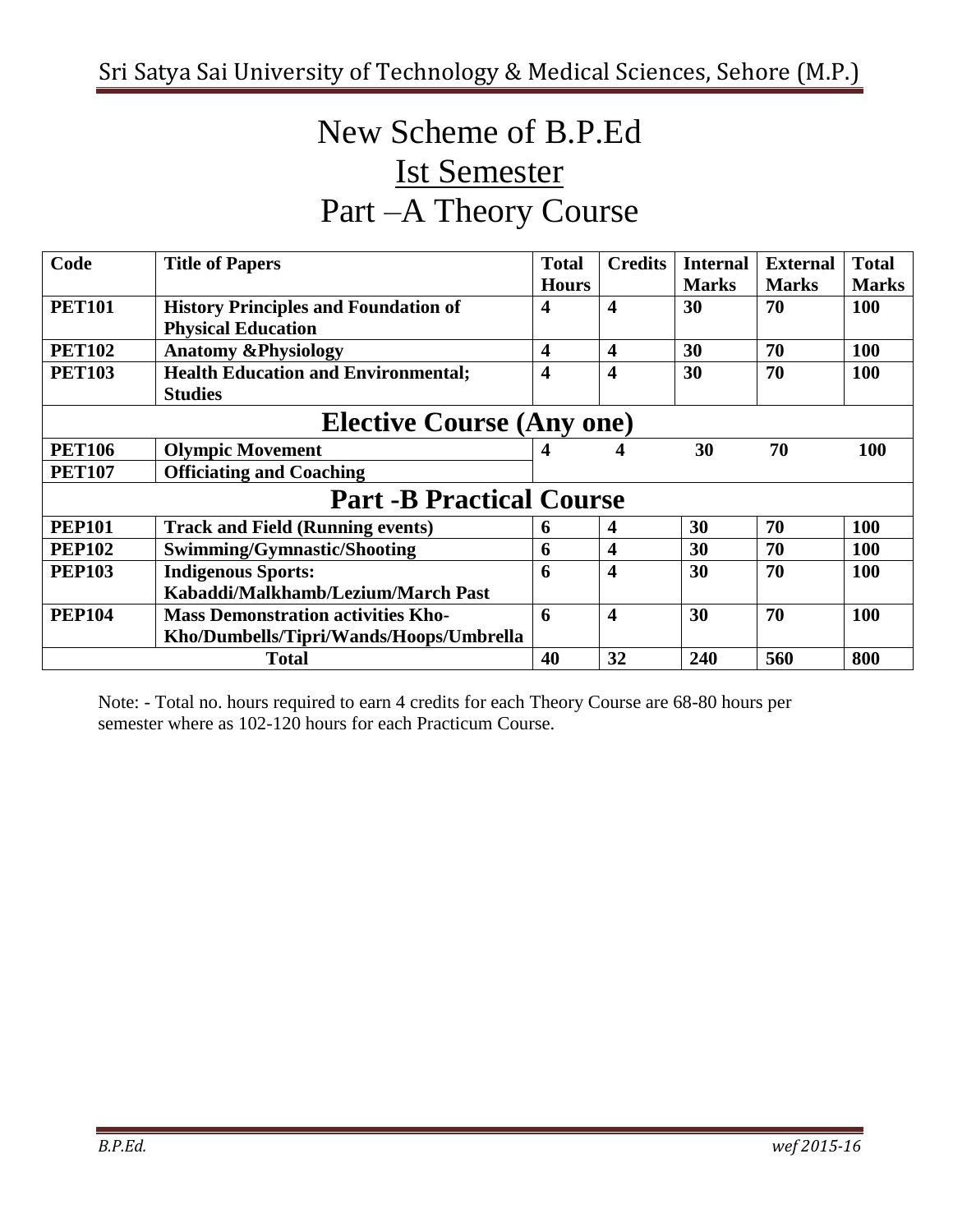## IInd Semester Part –A Theory Course

| Code          | <b>Title of Papers</b>                       | <b>Total</b> | <b>Credits</b> | Internal     | External     | <b>Total</b> |
|---------------|----------------------------------------------|--------------|----------------|--------------|--------------|--------------|
|               |                                              | <b>Hours</b> |                | <b>Marks</b> | <b>Marks</b> | Marks        |
| <b>PET201</b> | <b>Yoga Education</b>                        |              |                | 30           | 70           | <b>100</b>   |
| <b>PET202</b> | <b>Educational Technology and Methods of</b> |              |                | 30           | 70           | 100          |
|               | <b>Teaching in Physical Education</b>        |              |                |              |              |              |
| <b>PET203</b> | <b>Organization &amp; Administration</b>     |              |                | 30           | 70           | <b>100</b>   |

### **Elective Course (Any One)**

| <b>PET204</b> | Contemporary issues in physical education,    |  | 30 | 70 | 100 |
|---------------|-----------------------------------------------|--|----|----|-----|
|               | fitness and Wellness                          |  |    |    |     |
| <b>PET205</b> | <b>Sports Nutrition and Weight Management</b> |  |    |    |     |

#### **Part -B Practical Course**

| <b>PEP201</b> | <b>Track and Field (Jumping Events)</b>  |  | 30 | 70 | <b>100</b> |
|---------------|------------------------------------------|--|----|----|------------|
| <b>PEP202</b> | <b>Yoga/Aerobics/Gymnastics/Swimming</b> |  | 30 | 70 | <b>100</b> |
| <b>PEP203</b> | <b>Racquet Sports: Badminton/Table</b>   |  | 30 | 70 | <b>100</b> |
|               | <b>Tennis/Squash/Tennis</b>              |  |    |    |            |

### **Part-C Teaching Practices**

| <b>PETP201</b> | <b>Teaching Practices (05 lessons in class room</b><br>teaching and 05 lessons in outdoor activities) |    |          | 30  | 70  | 100 |
|----------------|-------------------------------------------------------------------------------------------------------|----|----------|-----|-----|-----|
| <b>Total</b>   |                                                                                                       | 40 | 21<br>JД | 240 | 560 | 800 |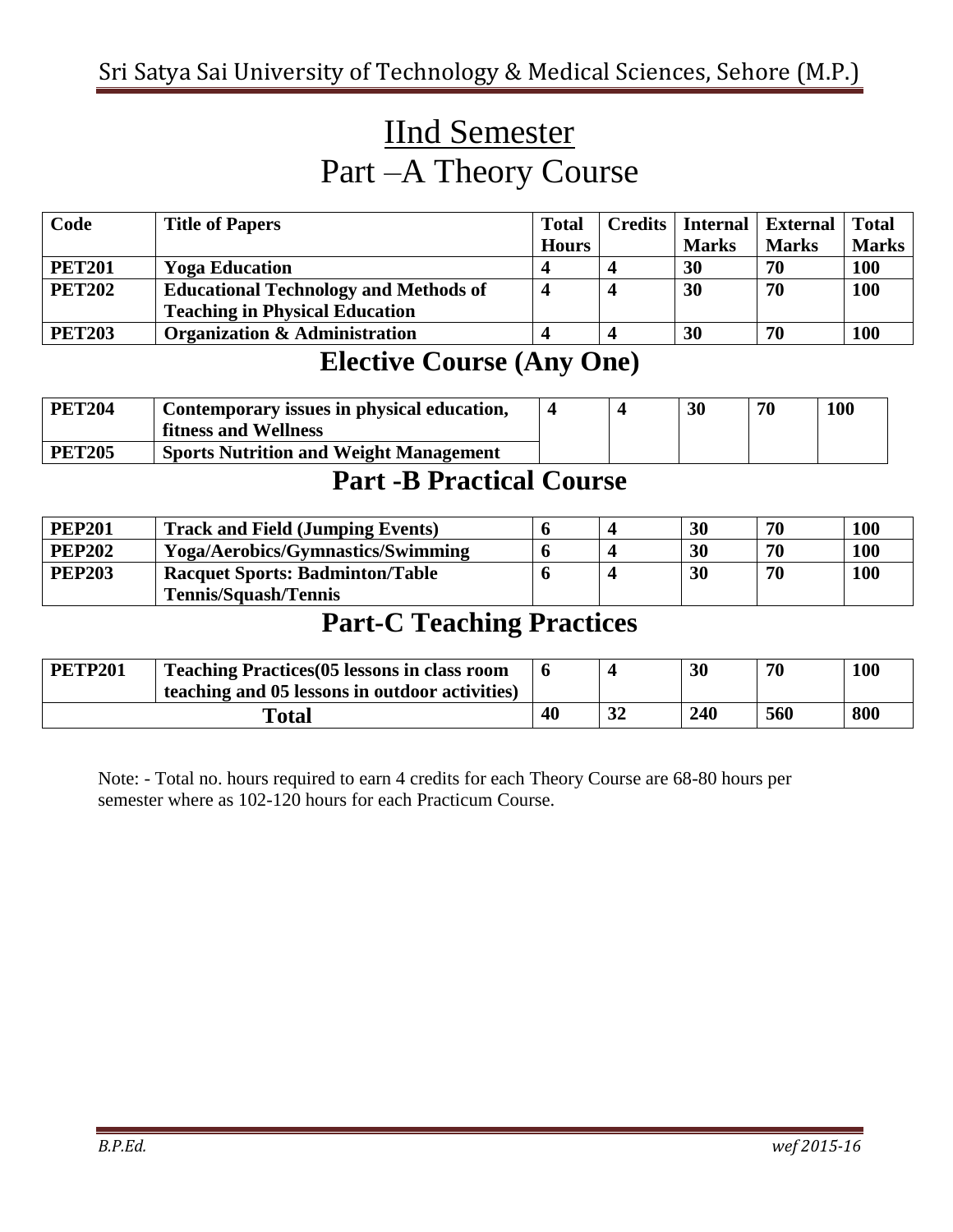# IIIrd Semester Part –A Theory Course

| Code           | <b>Title of Papers</b>                                    | <b>Total</b>            | <b>Credits</b>          | <b>Internal</b> | <b>Exte</b>    | <b>Total</b> |  |  |  |  |  |
|----------------|-----------------------------------------------------------|-------------------------|-------------------------|-----------------|----------------|--------------|--|--|--|--|--|
|                |                                                           | <b>Hours</b>            |                         | <b>Marks</b>    | rnal           | <b>Marks</b> |  |  |  |  |  |
|                |                                                           |                         |                         |                 | Mar            |              |  |  |  |  |  |
|                |                                                           |                         |                         |                 | $\mathbf{k}$ s |              |  |  |  |  |  |
| <b>PET301</b>  | <b>Sports Training</b>                                    | $\overline{\mathbf{4}}$ | 4                       | 30              | 70             | 100          |  |  |  |  |  |
| <b>PET302</b>  | <b>Computer Applications in Physical Education</b>        | $\overline{\mathbf{4}}$ | $\overline{\mathbf{4}}$ | 30              | 70             | <b>100</b>   |  |  |  |  |  |
| <b>PET303</b>  | <b>Sports Psychology and Sociology</b>                    | 4                       | $\overline{\mathbf{4}}$ | 30              | 70             | 100          |  |  |  |  |  |
|                | <b>Elective Course (Any One)</b>                          |                         |                         |                 |                |              |  |  |  |  |  |
| <b>PET304</b>  | <b>Sports Medicine, Physiotherapy, and Rehabilitation</b> | $\overline{\mathbf{4}}$ | 4                       | 30              | 70             | 100          |  |  |  |  |  |
| <b>PET305</b>  | <b>Curriculum Design</b>                                  |                         |                         |                 |                |              |  |  |  |  |  |
|                | <b>Part -B Practical Course</b>                           |                         |                         |                 |                |              |  |  |  |  |  |
| <b>PEP301</b>  | <b>Track and Field (Throwing Events)</b>                  | 6                       | $\overline{\mathbf{4}}$ | 30              | 70             | 100          |  |  |  |  |  |
| <b>PEP302</b>  | <b>Combative Sports: Martial Art/Karate/Judo/</b>         | 6                       | $\overline{\mathbf{4}}$ | 30              | 70             | <b>100</b>   |  |  |  |  |  |
|                | Fencing/Boxing Taekwondo/Wrestling(any two out            |                         |                         |                 |                |              |  |  |  |  |  |
|                | of these)                                                 |                         |                         |                 |                |              |  |  |  |  |  |
| <b>PEP303</b>  | <b>Team Games:</b>                                        | 6                       | $\overline{\mathbf{4}}$ | 30              | 70             | 100          |  |  |  |  |  |
|                | Baseball/Cricket/Football/Hockey/Softball/Volleyball      |                         |                         |                 |                |              |  |  |  |  |  |
|                | Handball/Basketball/Netball(Any Two)                      |                         |                         |                 |                |              |  |  |  |  |  |
|                | <b>Part-C Teaching Practices</b>                          |                         |                         |                 |                |              |  |  |  |  |  |
| <b>PETP301</b> | <b>Teaching Practices (Teaching Lesson Plans for</b>      | 6                       | 4                       | 30              | 70             | 100          |  |  |  |  |  |
|                | <b>Racquet Sport/Team Games/ Indigenous Sports)</b>       |                         |                         |                 |                |              |  |  |  |  |  |
|                | (out of 10 lessons 5 internal and 5 external at           |                         |                         |                 |                |              |  |  |  |  |  |
|                | practicing School)                                        |                         |                         |                 |                |              |  |  |  |  |  |
|                |                                                           |                         |                         |                 |                |              |  |  |  |  |  |
|                | <b>Total</b>                                              | 40                      | 32                      | 240             | 560            | 800          |  |  |  |  |  |